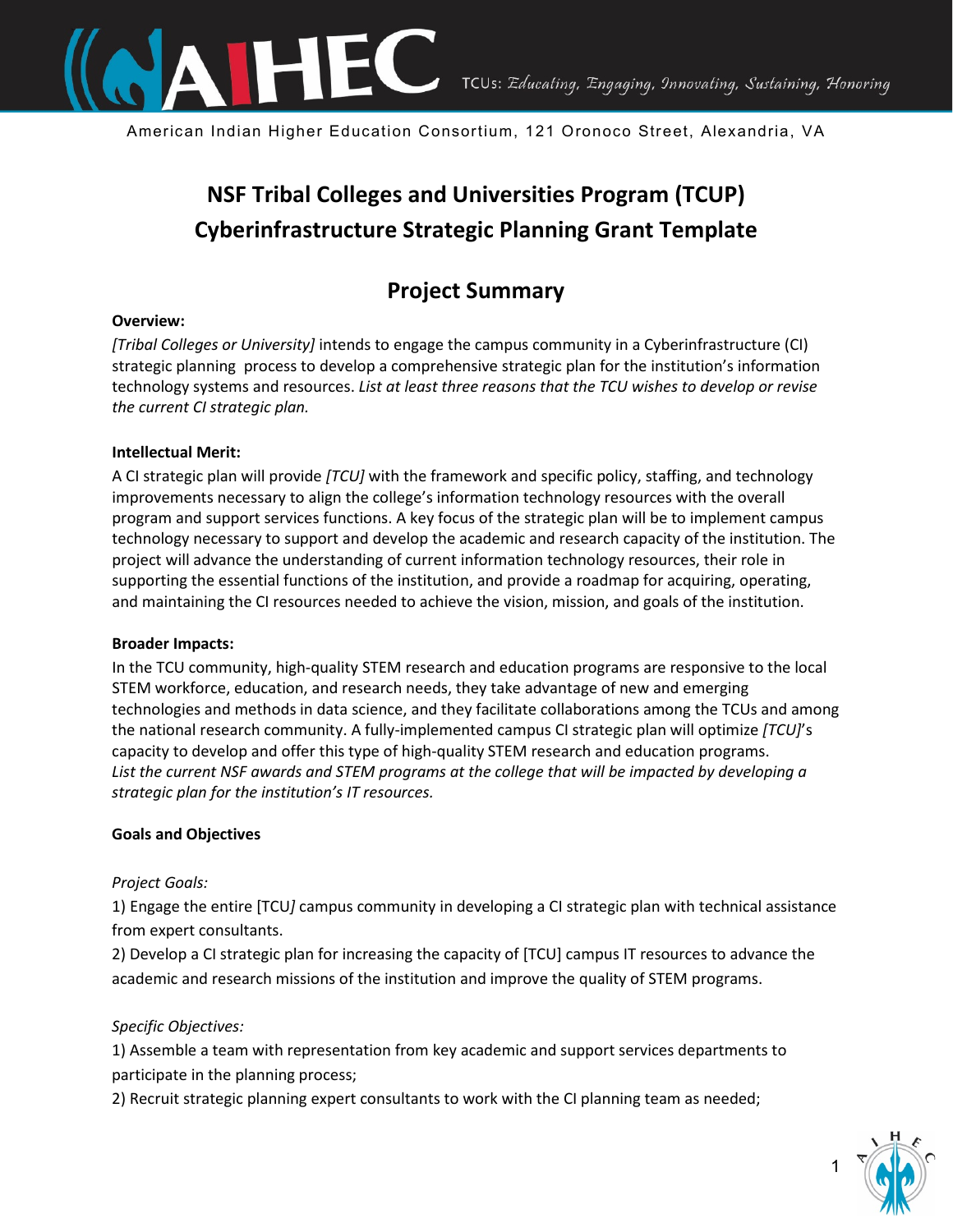

3) Collect information from each department about current and anticipated IT services requirements through a combination of facilitated discussions and review of existing documents, reports, and other informational resources;

- 4) Compile information collected through Objective 3 into a draft CI strategic plan
- 5) Disseminate draft CI plan to entire campus community and solicit input

#### **Planning Process Description/Plan of Work**

#### Cyberinfrastructure Strategic Plan Preparation

#### *[TCU] CI Planning Team*

A comprehensive cyberinfrastructure strategic plan requires input and recommendations from stakeholders across the college campus. The staff who have been asked to participate in the planning process include the [*insert selected planning team members such as Chief Academic Officer, key academic faculty, Chief Financial Officer, IT director, or other administrators or staff*]. These individuals will assure that the college's CI planning team has the required broad representation.

#### *AIHEC Consultant Orientation Meeting*

The planning process will begin with a remote orientation meeting of the college's CI planning team and AIHEC planning support staff. This meeting will:

- provide the planning team an opportunity to discuss the campus CI strategic planning goals and the expected outcomes for an IT strategic plan;
- Provide AIHEC consultants an understanding of *[TCU]* planning support needs;
- Establish an approximate timeline for the IT stakeholders to participate in the planning through to completion.

The *[TCU]*'s CI planning team will work with AIHEC support staff to identify trusted expert consultants with expertise appropriate for campus CI strategic planning goals. A second remote orientation meeting will be scheduled between the college's CI planning team and the AIHEC-vetted consultants to:

- Discuss the CI planning goals;
- Identify and confirm commitments of consultants to support the CI planning process;
- Draft a plan of work itemizing specific process and timeline for completion of the CI strategic plan.

#### *AIHEC Consultant Planning Meeting*

AIHEC consultants will be asked to:

- Review the materials gathered provided by the campus planning team, including any existing campus strategic plans and an updated Cyberinfrastructure Study Site Visit Report, provided by the AIHEC CI team within the last three years through a previous NSF grant.
- Participate in virtual planning sessions to continue to refine the scope of work and work plan outlined in the previous meetings. These planning sessions will include assistance in developing

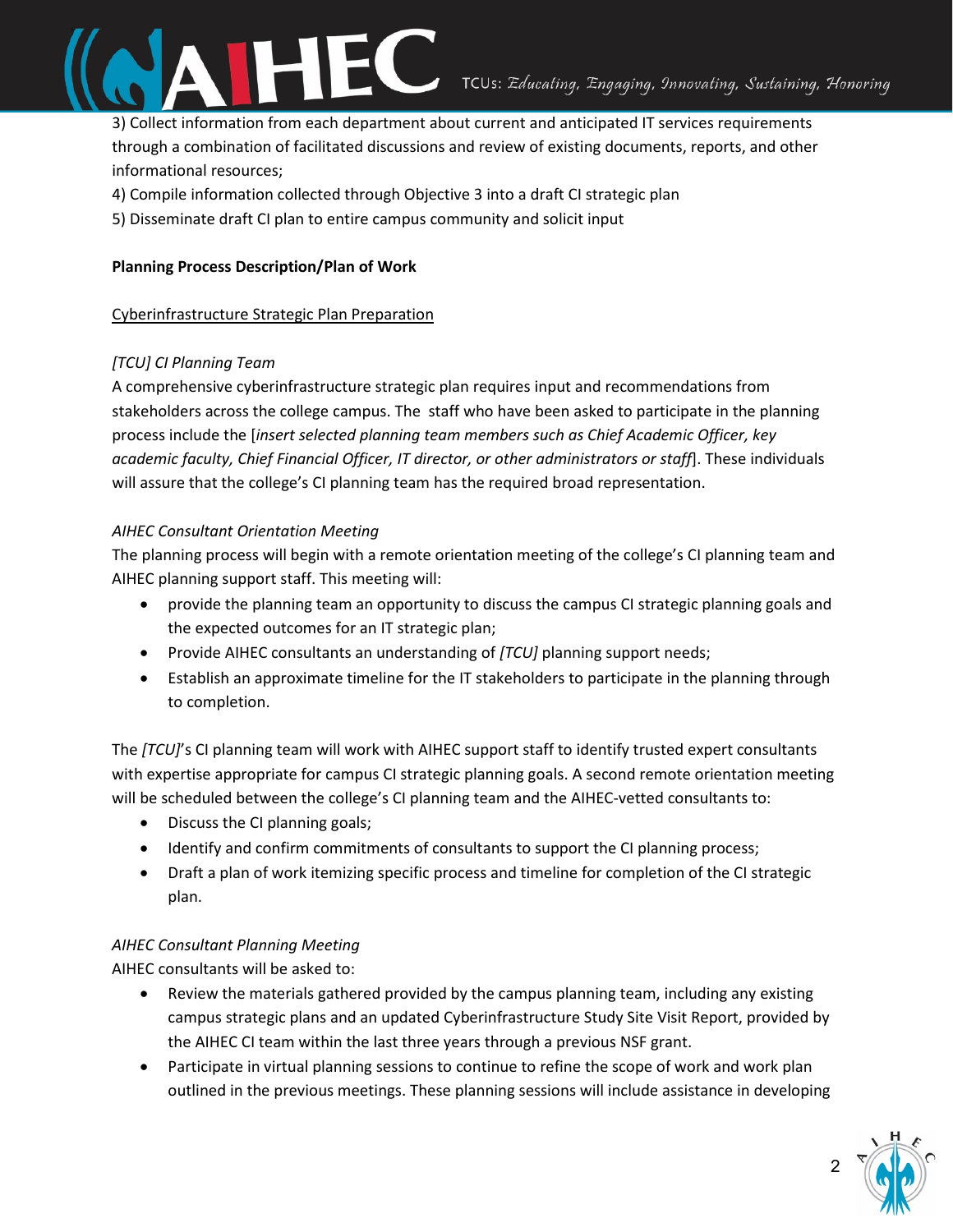a campus survey outlined below, the IT Plan template for each TCU, and other materials or documents as needed to aid the **IT stakeholders committee** in their work developing the cyberinfrastructure strategic plan.

### Campus Survey

Following the preparation activities outlined above, the [*TCU]* point of contact will work the IT Director, or another appropriate TCU staff member, to update the previously submitted AIHEC CI Study Site Visit Report with technology upgrades, modifications, and IT-related challenges that the college has since the report was receive, including responses to the COVID-19 pandemic and access to CARES Act funding. In addition to updating the [*TCU]* CI Study Site Visit Report, the point of contact will provide the AIHEC consultants and the AIHEC CI Team has access to other relevant documents. The AIHEC CI Team will create MS Team workspace for the IT Stakeholders Committee, the AIHEC CI Team, and the AIHEC consultants to submit, review, and edit working documents. These documents will provide essential information regarding the current state of the campus cyberinfrastructure and anticipated changes in academic and support services programs to be included in the campus CI strategic plan.

### Consultant IT Plan Template and Recommendations

The AIHEC consultants will develop a set of recommendations for a draft IT plan based on submitted documents and the updated CI Study Site Visit Report for the IT Stakeholder Committee and campus l leadership to review. The draft cyberinfrastructure strategic plan will attempt to integrate campus cyberinfrastructure development plans with the direction of the institution's academic, research, business, and public service programs and services as described in submitted documents and indicated in meetings with campus personnel. The AIHEC consultants will also provide any resources or documents in the TEAMS folder that would assist *[TCU]* as the IT Stakeholders Committee considers the recommendations and continues to develop the details of their institution's cyberinfrastructure strategic plan.

#### IT Stakeholder Committee Revisions

The AIHEC consultants will meet remotely with the *[TCU]* IT Stakeholders Committee to present their suggested IT plan format and their recommendations. The committee will discuss and consider the recommendations from the AIHEC consultants and then revise the draft IT Plan provided by AIHEC consultants as needed. The AIHEC consultants will review the revised draft plan and provide additional recommendations. The draft cyberinfrastructure strategic plan may undergo multiple iterations of the activities described above until the IT Stakeholder Committee and campus leadership are satisfied with the resulting plan.

#### **Management Plan**

The [TCU] IT Stakeholders Committee will be composed of [*insert names and titles of the individuals at the campus who will partake in the committee to develop a cyberinfrastructure strategic plan*]. The IT Stakeholders Committee will be responsible for meeting on a regular basis to develop the campus CI strategic plan. Regular meetings of the stakeholders will draw out the current concern areas of the IT resources at the campus and the future direction and capacity that the stakeholders identify as